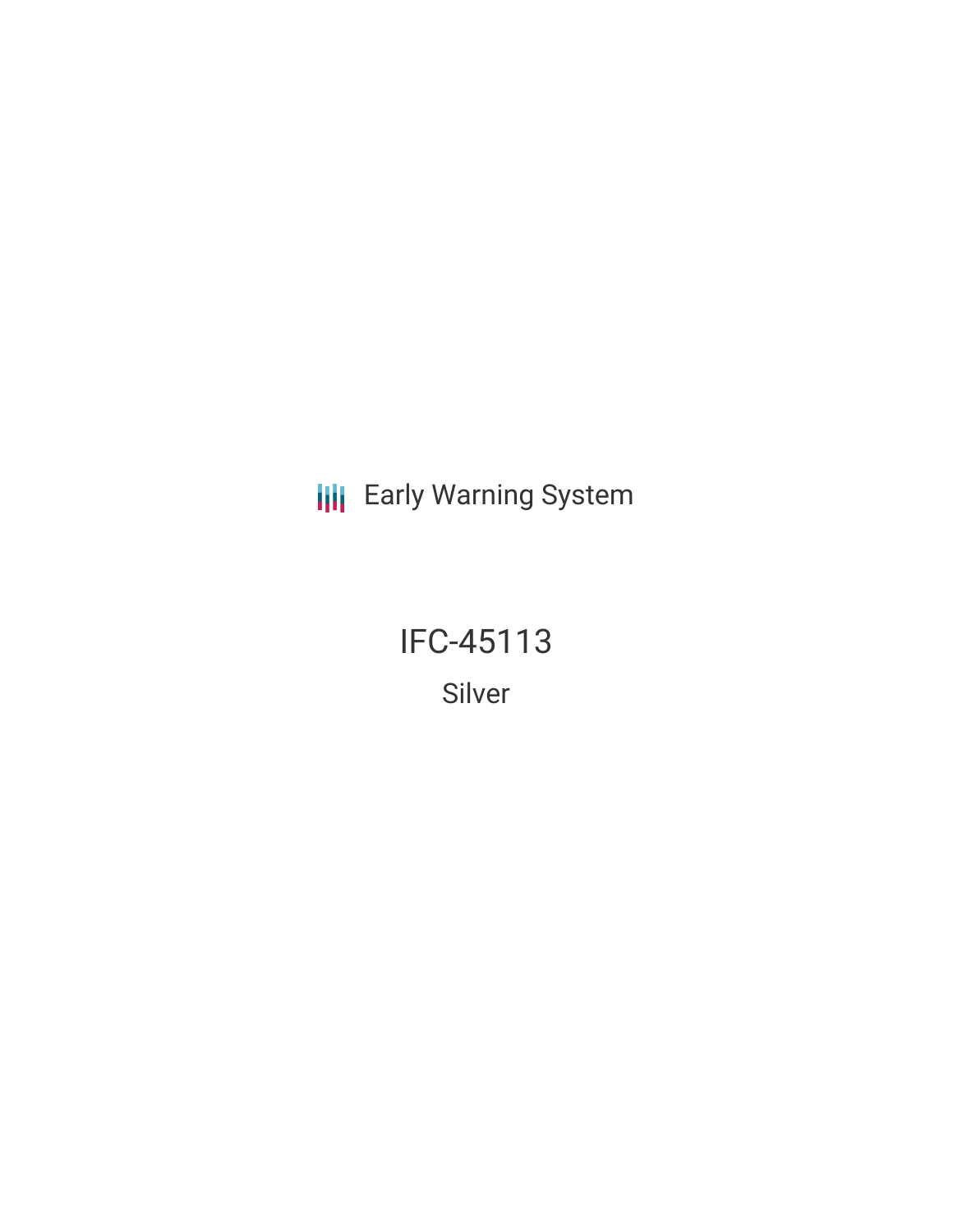# **Quick Facts**

**Silver** 

Early Warning System

| <b>Countries</b>               | India                                   |
|--------------------------------|-----------------------------------------|
| <b>Financial Institutions</b>  | International Finance Corporation (IFC) |
| <b>Status</b>                  | Approved                                |
| <b>Bank Risk Rating</b>        | <b>FI</b>                               |
| <b>Voting Date</b>             | 2021-07-20                              |
| <b>Borrower</b>                | THE FEDERAL BANK LIMITED                |
| <b>Sectors</b>                 | Finance                                 |
| <b>Investment Type(s)</b>      | Equity                                  |
| <b>Investment Amount (USD)</b> | $$43.37$ million                        |
| <b>Loan Amount (USD)</b>       | $$43.37$ million                        |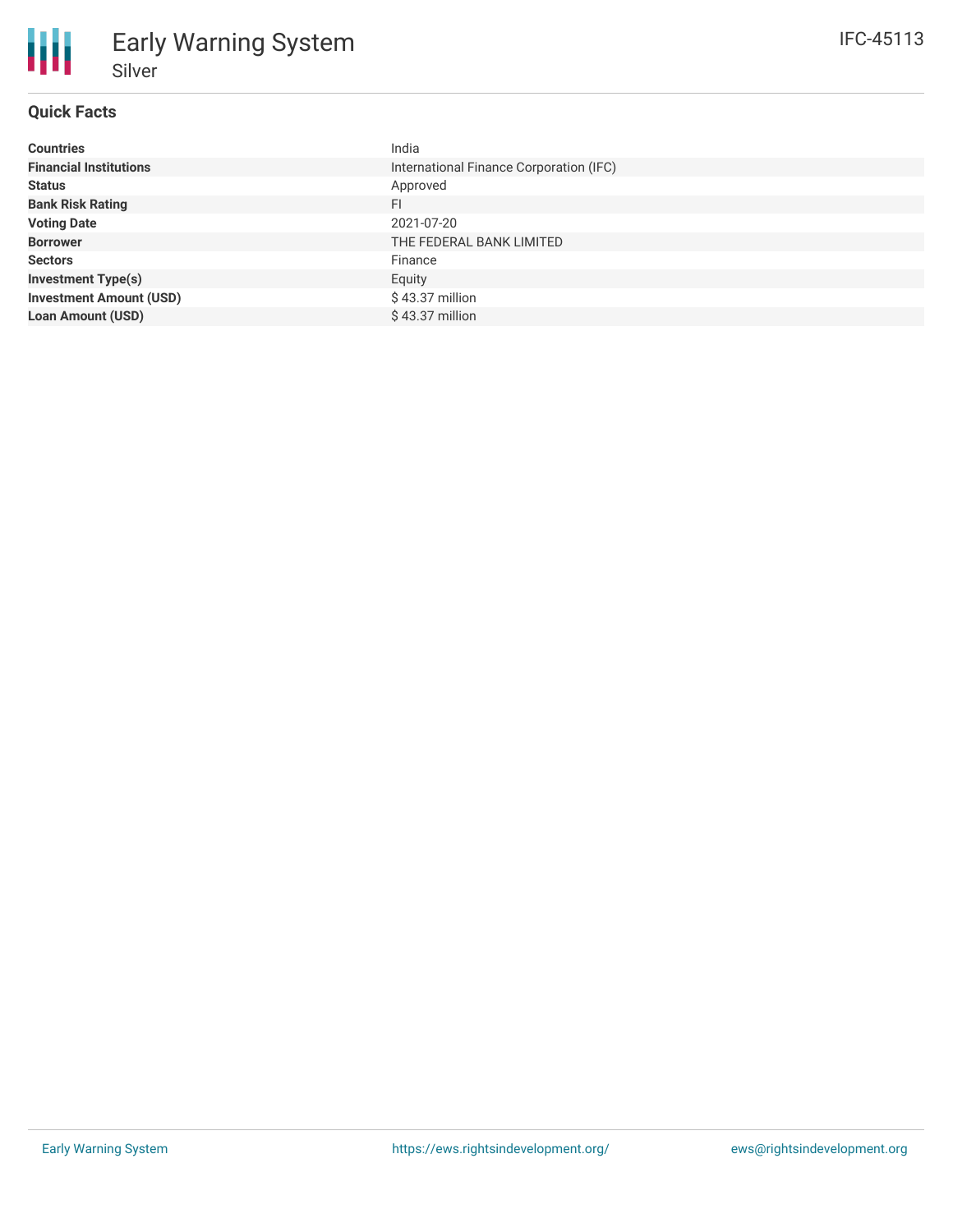## **Project Description**

According to the bank document, the proposed project comprises a primary equity investment for a 4.99 percent stake in Federal Bank Limited (FBL or the Bank), the seventh largest private sector bank in India, for approximately US\$126 million, by International Finance Corporation (IFC), IFC Financial Institutions Growth Fund, LP (FIG), and IFC Emerging Asia Fund, LP (EAF). This investment seeks to strengthen the capital adequacy of the Bank's Tier 1 for growth opportunities post-COVID-19 specifically in the MSME and climate finance.

FBL is headquartered in Aluva, Ernakulam, Kerala and has 1,272 branches across India.

The proposed transaction is subject to all required approvals. To further strengthen the Bank's E&S capacity, IFC will also implement a one-year E&S technical advisory program.

IFC will provide both financial and non-financial additionality to FBL through this Project. Financial additionality will be provided in the form of: (i) Own Account Primary Equity from IFC and (ii) Resource Mobilization, derived from mobilization of additional funding from its asset management company. With respect to non-financial additionality, IFC will help the Bank in terms of: (i) Knowledge, Innovation and Capacity Building by helping the Bank develop its climate strategy and grow its green lending portfolio, and (ii) Setting standards as IFC assists the Bank to improve its environmental and social (E&S) risk management and environmental, and social governance (ESG) compliance.

The proposed Project entails an equity investment in FBL. The Bank is involved in providing long and medium-term financing to corporates, and MSMEs by way of working capital, term loans, and to a lesser extent project and structured finance, and syndications. It also provides several short-term products as well as non-funded products like bank guarantees. Given the Bank's size and diversity of operations, it has exposure to companies operating in high-risk sectors such as infrastructure, chemicals, heavy industries, and large plantations. Some of these sectors and industries, by the nature of their operations, may have high E&S risks and impacts such as those related to Occupational Health and Safety, environment, community health and safety, biodiversity, cultural heritage, involuntary resettlement, and Indigenous Peoples. Hence, the Project has been categorized as FI-1 in accordance with IFC's Environmental and Social Sustainability Policy. The Bank has exposure to coalrelated projects and activities (3.5 percent of its portfolio as of March 31, 2021). This exposure will be required to be reduced by 50 percent of the current exposure percentage by 2025 and to be zero by 2030. The Bank has committed to reduce its exposure accordingly and in alignment with its focus on sustainability, agreed to terminate financing of development of any new coal-related assets, including coal-fired power plants once IFC becomes a shareholder in the Bank. In addition, the Bank has agreed to disclose in its annual reports information on Category A projects (the name, location by city, and sector) committed after IFC investment as well as the Bank's exposure to coal related projects as a percentage of its portfolio. The applicable performance requirements to manage the E&S risks of the Bank's activities will be: i) the IFC- FI Exclusion List; ii) the host country E&S laws and regulations; and iii) IFC Performance Standards.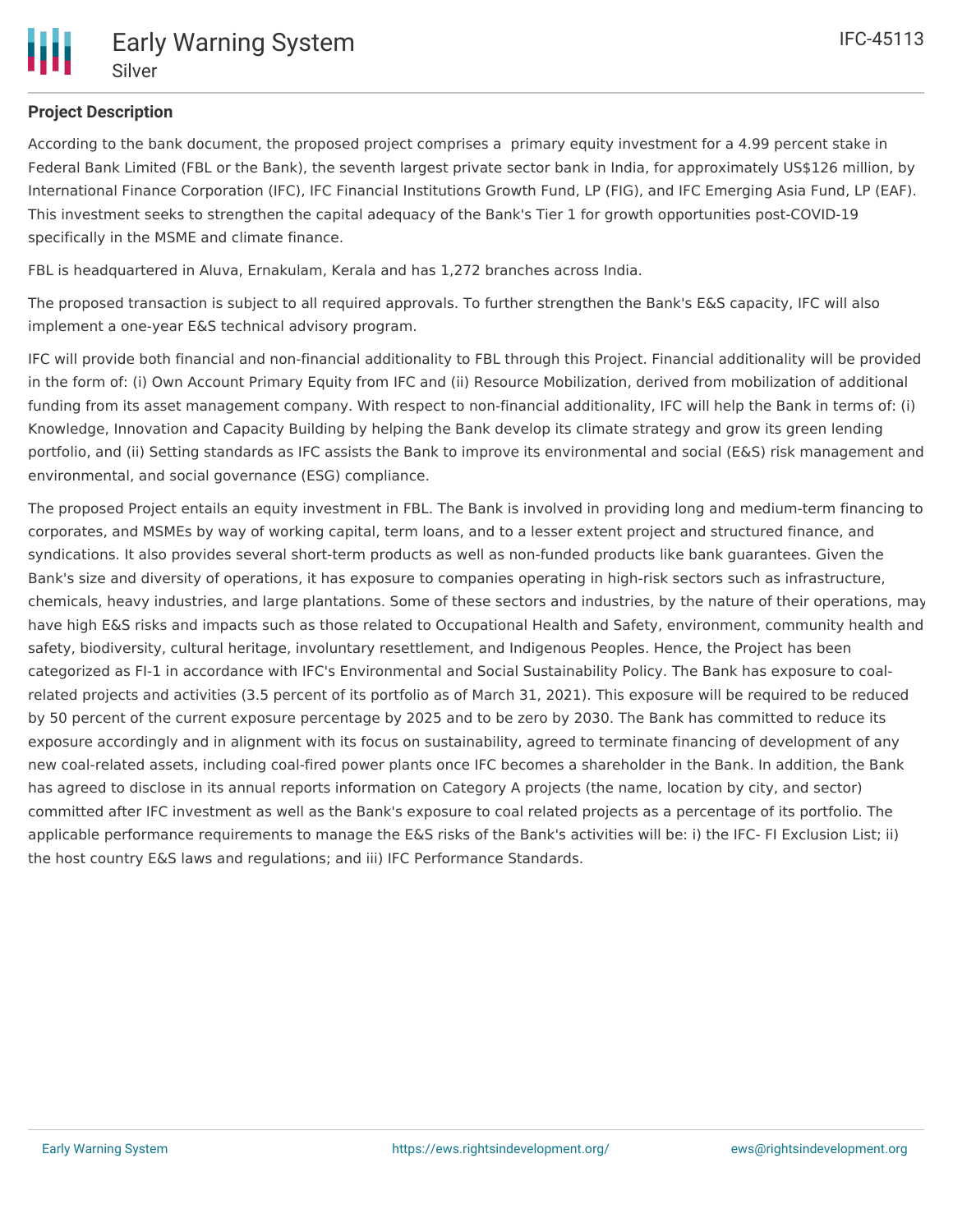

### **People Affected By This Project**

Stakeholders impact: Improved access to finance for MSMEs and climate: The MSME sector is extremely critical for the development of the country by way of production, employment, and exports. However, close to 11 million MSMEs remain either fully or partially excluded from the formal financial system, with an estimated financing gap of ~US\$400 billion. The proposed investment will support the Bank in increasing funding to the MSME sector. Further, India requires substantial financing to meet its NDC commitments and grow climate finance. IFC expects that this Project will contribute towards a reduction of the climate financing gap in India by supporting the growth of FBL's climate finance portfolio for renewable energy, climate smart agriculture, green buildings, and waste management projects. The investment will also support FBL in reducing coal exposure.

Market impact: Beyond the Project level outcomes, IFC anticipates the investment to promote greater resilience in the market via innovation, demonstration, and replication channels. This approach is expected to demonstrate the viability of MSME lending and inspire other FIs to follow suit.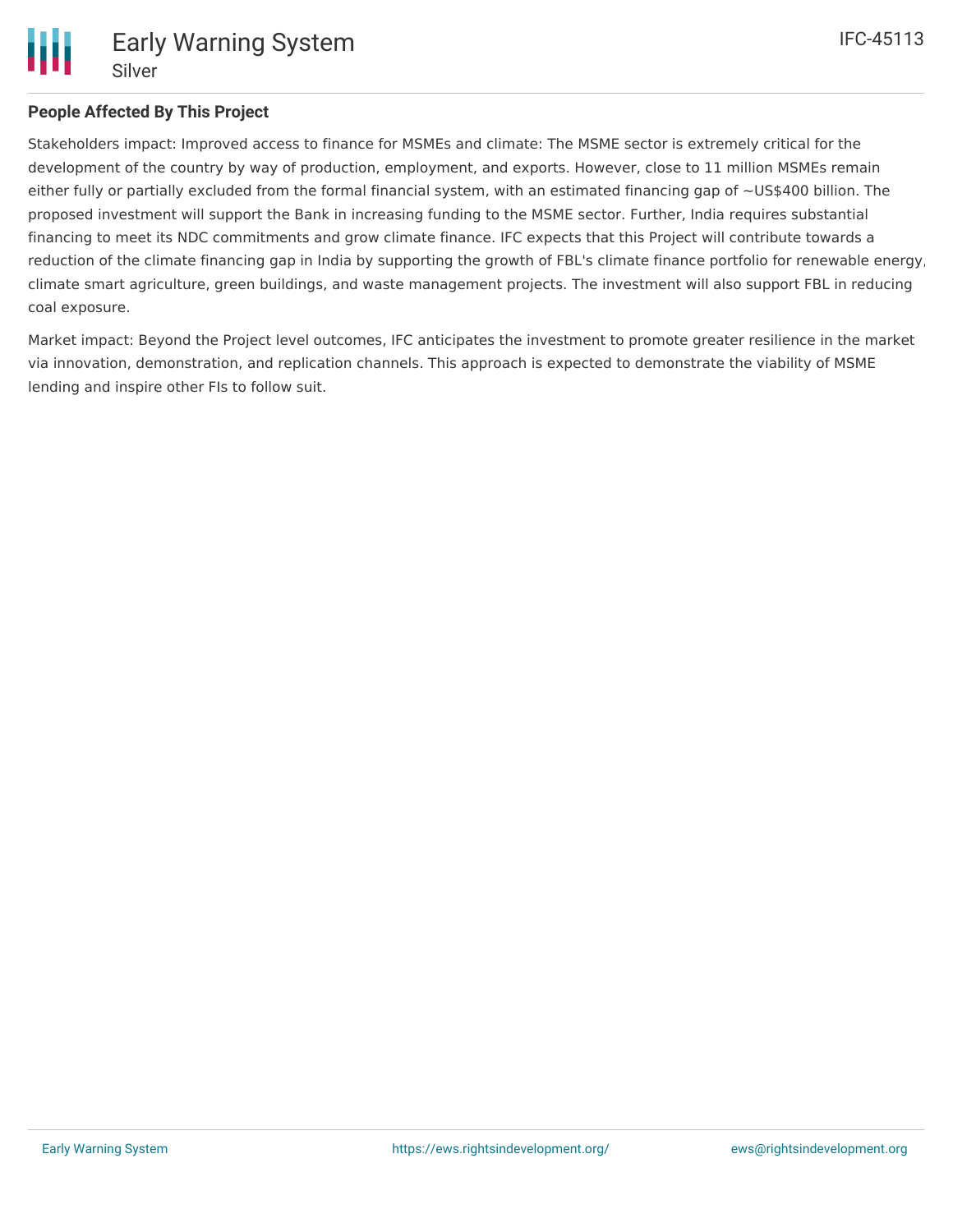#### **Investment Description**

• International Finance Corporation (IFC)

### **Financial Intermediary**

Financial Intermediary: A commercial bank or financial institution that receives funds from a development bank. A financial intermediary then lends these funds to their clients (private actors) in the form of loans, bonds, guarantees and equity shares. Financial intermediaries include insurance, pension and equity funds. The direct financial relationship is between the development bank and the financial intermediary.

The [Federal](file:///actor/1042/) Bank Limited (Financial Intermediary)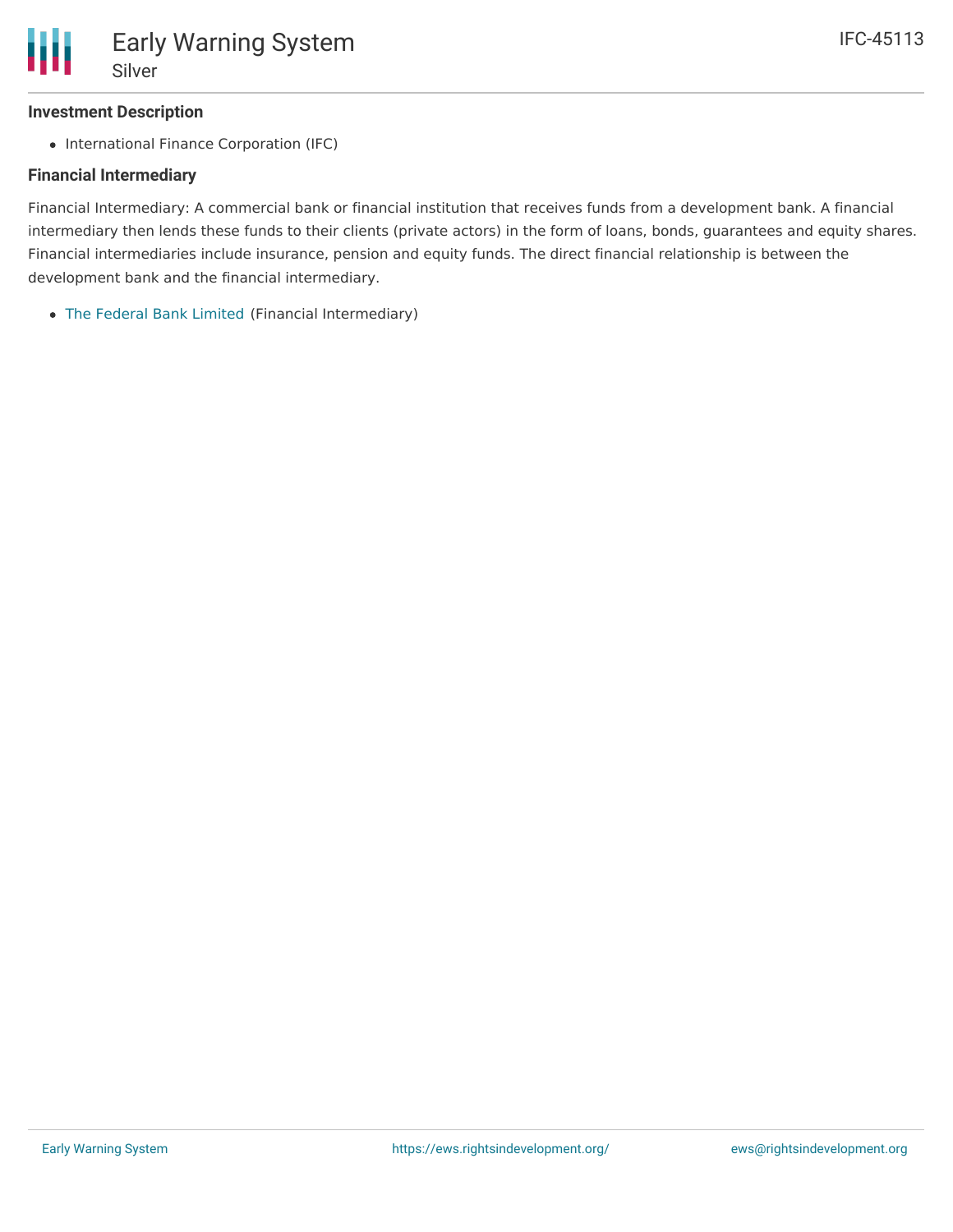

## **Private Actors Description**

FBL was established in 1931 as Travancore Federal Bank and re-branded itself as Federal Bank Limited in 1949. The Bank has a well-diversified shareholding structure. As of March 31, 2021, 30.23 percent of the Bank's shares were held by mutual funds, 24.51 percent by foreign portfolio investors, 11.81 percent by FIs (including insurance companies), 29.82 percent by individual investors, and the remaining 3.63 percent by others.

FBL has an asset base of US\$28 billion as of March 2021 , equity of US\$2.3 billion and a market capitalization of approximately US\$2.3 billion as of June 9, 2021. The Bank has a diversified loan book comprised of retail, agricultural, MSMEs and corporate loans. FBL's branch network of 1,272 branches, and automated teller machine (ATM) network of 1,957 is spread across India with 66 percent of branches in semi-urban and rural India and the remaining in urban and metropolitan India. The Bank through its vast network reaches the underserved segments and addresses their financing needs through its diverse products and services.